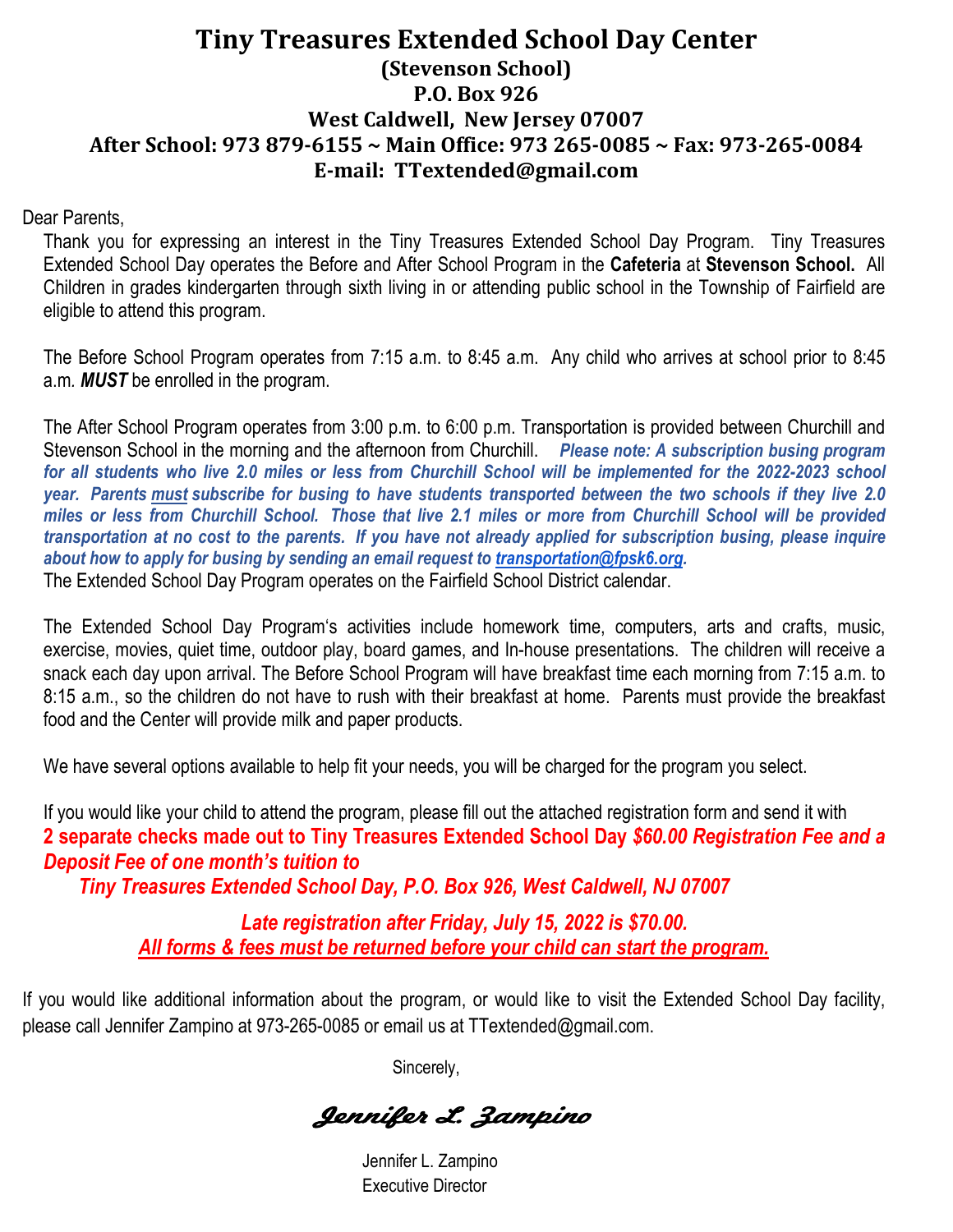## **Tiny Treasures Extended School Day Center**

**(Stevenson School)**

Main Office: 973-265-0085 ~ Fax: 973-265-0084 ~ E-mail: TTextended@gmail.com

# **2022-23 RATE SHEET**

#### *BEFORE SCHOOL PROGRAM – (7:15 am to 8:45 am)*

| <b>NO. OF DAYS</b> | <b>MONTHLY AMOUNT</b> |  |  |
|--------------------|-----------------------|--|--|
| 5                  | \$150.00              |  |  |
| 4                  | \$140.00              |  |  |
| 3                  | \$130.00              |  |  |
| າ                  | \$100.00              |  |  |
|                    |                       |  |  |

#### *AFTER SCHOOL PROGRAM – (3:00 pm to 6:00 pm)*

| NO.            | <b>PICK UP BEFORE</b> | <b>PICK UP AFTER</b> |
|----------------|-----------------------|----------------------|
| <b>OF DAYS</b> | 4:30 PM               | 4:30 PM              |
|                | \$220.00              | \$340.00             |
| 4              | \$195.00              | \$295.00             |
| 3              | \$165.00              | \$250.00             |
|                | \$120.00              | \$190.00             |

#### *BEFORE & AFTER SCHOOL*

**(Time is NOT combined, rate is calculated by the PM hours)**

| NO.            | <b>PICK UP BEFORE</b> | <b>PICK UP AFTER</b> |
|----------------|-----------------------|----------------------|
| <b>OF DAYS</b> | 4:30 PM               | 4:30 PM              |
|                | \$280.00              | \$400.00             |
| 4              | \$240.00              | \$350.00             |
| 3              | \$210.00              | \$285.00             |
|                | \$150.00              | \$220.00             |

We have two options for the monthly rates. Please select the option that best fits your needs. You will be charged for the program hours you select. However, please note that if you do not stay within the time frame you choose, you will be charged for the extra time your child is in the program at \$9.00 per hour.

**DROP IN RATE:** \$11.00 per hour with a ONE HOUR MINIMUM. Drop In is subject to availability. Prior to using our drop-in service a Registration Form and registration fee are required. This drop-in service is **NOT** intended to be used in place of a set monthly schedule and fee.

**DEPOSIT – One month's tuition –** *NON-REUNDABLE* **(yearly)** applied to June's tuition or can be rolled over.

**REGISTRATION FEE - \$60.00 per family -** *NON-REFUNDABLE (yearly)***. Late registration - \$70.00**

*(Please do not combine Registration Fee and Deposit Fee in one check. Please send separate checks.)* 

**SIBLING DISCOUNT -** 10% discount on the lowest tuition when two children from the same family are enrolled.

**EXTRA HOURS - \$9.00 per hour -** For children currently enrolled in the program that need additional hours of child care.